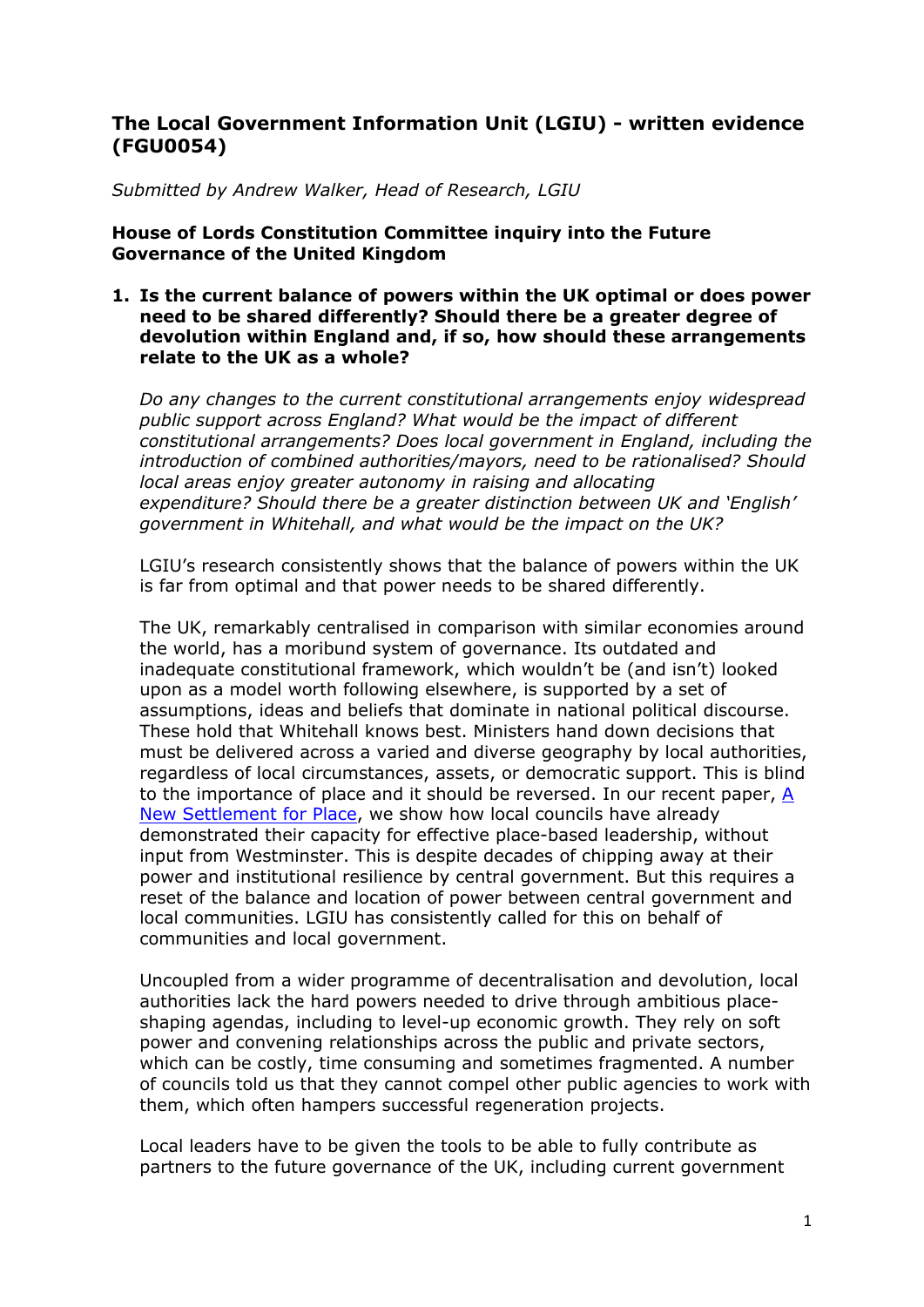agendas like the levelling up project. This needs to go hand in hand with a decentralisation of power to local and sub-national governments, based on what LGIU has described a[s](https://lgiu.org/wp-content/uploads/2021/06/A-new-settlement-place-and-wellbeing-in-local-government.pdf) [A](https://lgiu.org/wp-content/uploads/2021/06/A-new-settlement-place-and-wellbeing-in-local-government.pdf) [New](https://lgiu.org/wp-content/uploads/2021/06/A-new-settlement-place-and-wellbeing-in-local-government.pdf) [Settlement](https://lgiu.org/wp-content/uploads/2021/06/A-new-settlement-place-and-wellbeing-in-local-government.pdf) [for](https://lgiu.org/wp-content/uploads/2021/06/A-new-settlement-place-and-wellbeing-in-local-government.pdf) [Place](https://lgiu.org/wp-content/uploads/2021/06/A-new-settlement-place-and-wellbeing-in-local-government.pdf).

The approach to levelling up by the UK government in respect of the devolved governments and local government in their territories has been inadequate. There needs to be full consultation, genuine transparency and the ability of devolved governments to influence future plans from the beginning.

The British Academy'[s](https://www.thebritishacademy.ac.uk/documents/3239/Shaping-COVID-decade-addressing-long-term-societal-impacts-COVID-19.pdf) [Shaping](https://www.thebritishacademy.ac.uk/documents/3239/Shaping-COVID-decade-addressing-long-term-societal-impacts-COVID-19.pdf) [the](https://www.thebritishacademy.ac.uk/documents/3239/Shaping-COVID-decade-addressing-long-term-societal-impacts-COVID-19.pdf) [Covid](https://www.thebritishacademy.ac.uk/documents/3239/Shaping-COVID-decade-addressing-long-term-societal-impacts-COVID-19.pdf) [Decade](https://www.thebritishacademy.ac.uk/documents/3239/Shaping-COVID-decade-addressing-long-term-societal-impacts-COVID-19.pdf) report argued that empowered governance "strengthens the capacity to identify and respond to local needs" and would be essential for responding to the Covid-19 pandemic. Different levels of government "must operate in strong partnership" and that there is an opportunity for "reform of the role and powers of central and local government – and, crucially, how they interact across a range of policy issues and areas of service provision."

The [All](https://connectpa.co.uk/devolution-appg/levelling-up-devo/) [Party](https://connectpa.co.uk/devolution-appg/levelling-up-devo/) [Parliamentary](https://connectpa.co.uk/devolution-appg/levelling-up-devo/) [Group](https://connectpa.co.uk/devolution-appg/levelling-up-devo/) [for](https://connectpa.co.uk/devolution-appg/levelling-up-devo/) [Devolution](https://connectpa.co.uk/devolution-appg/levelling-up-devo/) believes devolution is already delivering results and improving outcomes and that it is therefore crucial to levelling up. The report argued that "devolving and decentralising power and enabling local people to make decisions in these areas will create the conditions for sustainable growth, better public services and a stronger society". But it says that unless local leaders have more control over policy and local budgets, their potential will continue to be held back.

A step change in the pace of devolution appears less likely given the delay and eventual cancellation of the long awaited devolution White Paper. However, with the appointment of Michael Gove as Secretary of State for Levelling Up, Housing and Communities, and with that department's reorientation towards "delivering levelling up", it is increasingly likely that a Levelling Up White Paper will emerge sometime soon.

As the work develops, there may be an opportunity for developing policy interventions that enable government departments to orient themselves towards supporting place-shaping, and for making the right resources and tools available in the right places to carry this out. These opportunities have been missed in the past. Arguably, the goals that will be achieved by a centrally-administered and ring-fenced set of capital funding pots will be far less ambitious than those that could be achieved through a process of empowering, freeing and funding local government.

It is frustrating how little movement there is on this issue, despite it being regularly acknowledged as a fundamental problem even among senior government politicians and decision makers. It was necessary 10 years ago, when the then Secretary of State for Communities and Local Government, said in a speech to the Queen's Speech Forum:

"If you want people to feel connected to their communities. Proud of their communities. Then you give people a real say over what happens in their communities. And the power to make a difference. "So we are determined to wrest control from the bureaucrats, the quangos, and central government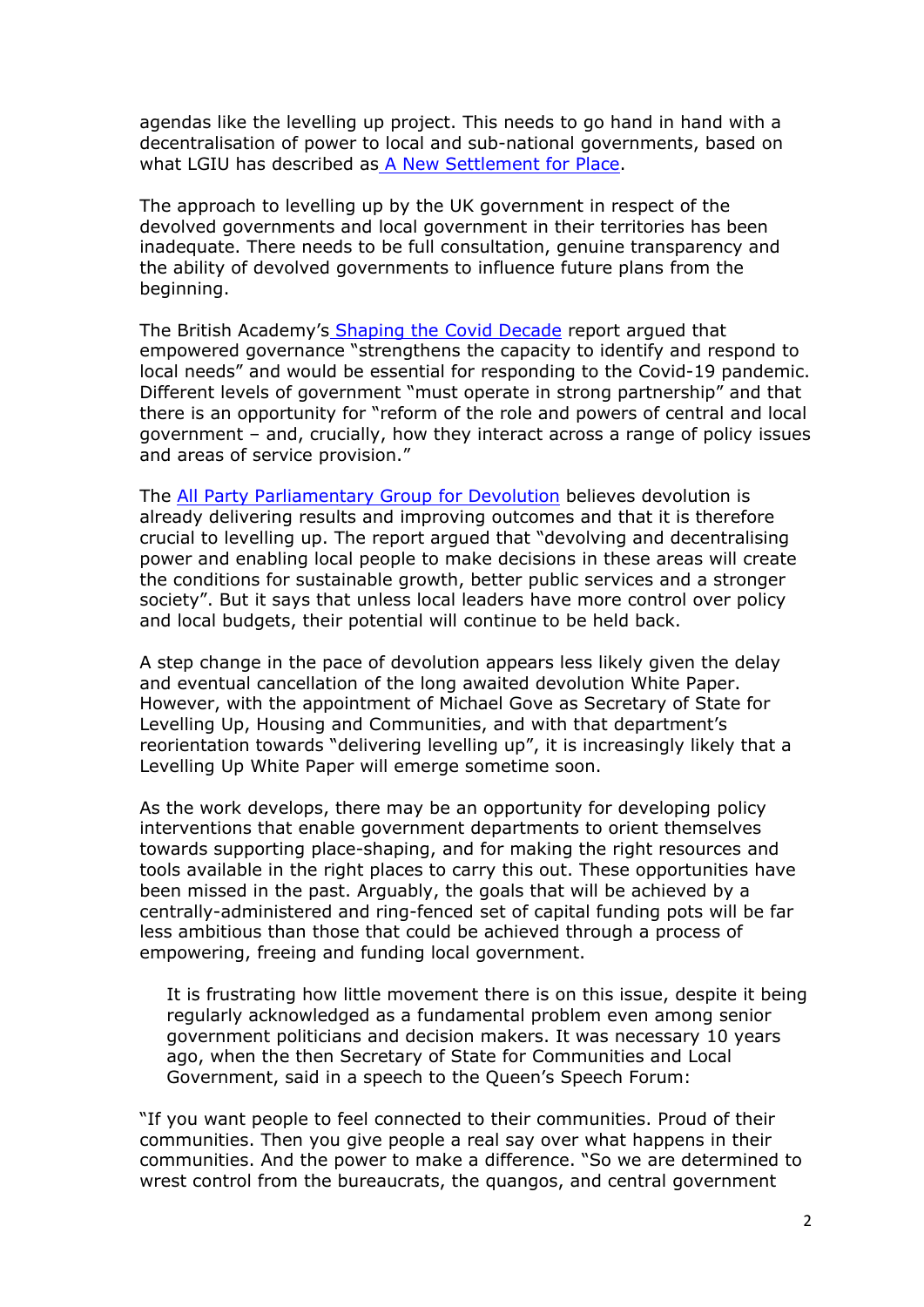departments. Taking power pushing it as far away from Whitehall as possible..."

The argument was not even new then. It came on the back of "double devolution", the trialling of Total Place and a string of commitments from governments and parties in opposition. Not to mention royal commissions from decades past that have recommended shifting power out of Westminster towards communities.

Since 2015, we have seen deals struck with selected English city-regions and these are indeed important developments. But we are still waiting for real change to happen across the country. It is desperately needed now. Central government must wake up to the nature of the challenges as they play out in local areas. They must realise that our power hoarding model of governance is not only embarrassing internationally, but fails even on its own terms to deliver changes and strengthen communities. If they won't find ways to reset the balance and location of real power throughout the country now, in the light of our collective experience during the Covid-19 pandemic, then when will they?

# **2. What are the current challenges for multi-level governance in the UK and how can these be addressed?**

*To what extent are any challenges historical, structural, operational, political, economic or identity-driven? Are there issues about attitude, tone, and civil service capability in Whitehall? Is a cultural shift required among all concerned to adjust properly to and engage with the new constitutional landscape? Can the UK learn anything from other countries with multi-level governance structures, or from existing structures like the British-Irish Council? Should any changes be accompanied by greater inter-parliamentary scrutiny?*

The UK, remarkably centralised in comparison with similar economies around the world, has a moribund system of governance. Its outdated and inadequate constitutional framework, which wouldn't be (and isn't) looked upon as a model worth following elsewhere, is supported by a set of assumptions, ideas and beliefs that dominate in national political discourse. These hold that Whitehall knows best. Ministers hand down decisions that must be delivered across a varied and diverse geography by local authorities, regardless of local circumstances, assets, or democratic support.

LGIU's network of local government leaders, chief executives and senior offices have told us there needs to be a strong voice from the English regions in these debates. That is why [we](https://lgiu.org/wp-content/uploads/2017/10/Beyond-devolution.pdf) [have](https://lgiu.org/wp-content/uploads/2017/10/Beyond-devolution.pdf) [argued](https://lgiu.org/wp-content/uploads/2017/10/Beyond-devolution.pdf) for the establishment of a Mayors' Senate that will allow leaders of cities and city regions to have a seat at key discussions, to scrutinise the government and to represent a broader range of interests.

The Senate should have a firm, constitutional role and directly shape our response to immediate, national challenges, including social care, housing, reforms to local government finance and levelling up. It should also have a regular, on-going role scrutinising government policy in sessions held outside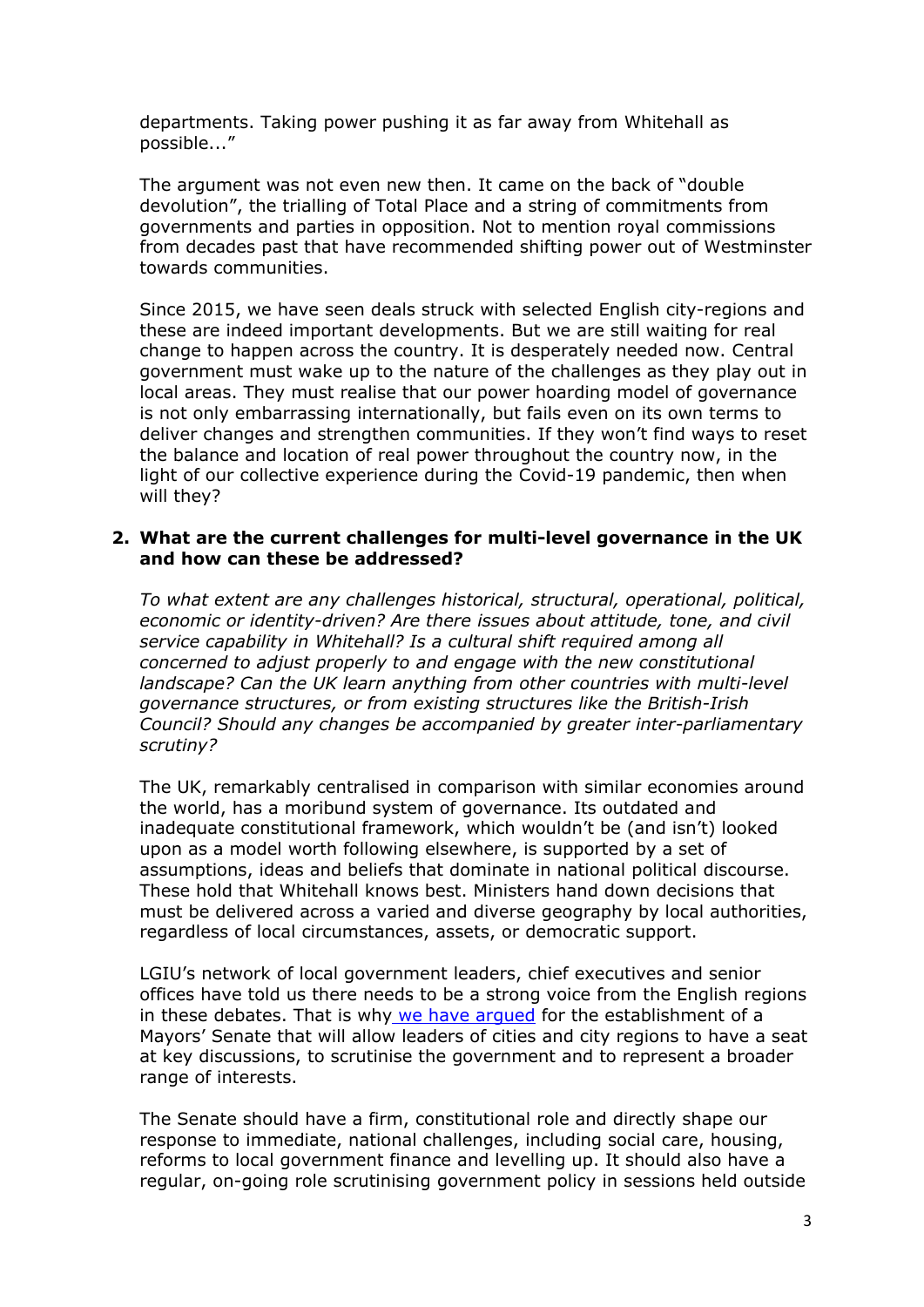of London. This would provide an important mechanism for local government to channel its concerns and demands and would demonstrate genuine trust and rebalancing of power.

There needs to be funding transparency in both the data used to determine decisions and the rationale for ministers' decisions. Gaps should be filled in relevant local and national data, such as on health outcomes, educational attainment and skills and income. This data should be publicly available.

Many of the issues with fragmentation and place-blind decision making in Whitehall arise because of the weakness of the collective voice that councils have in national policy making on the one hand, and the lack of a defined constitutional status for local government on the other. These should be addressed in the new settlement that we propose below.

We argue that building back better must include a new settlement for place that reconnects the government's "levelling up" ambitions with the decentralisation of power in England. In recent years, the momentum on English devolution has been lost but the pandemic has underlined the fundamental importance of shifting power to places and people.

This new place settlement must:

- Give local leaders the tools to pursue levelling up, while tackling three of the most urgent policy crises recently exacerbated by the pandemic:
	- o Revitalising economic growth and 'good' jobs;
	- o house building;
	- o and social care.
- Introduce a sustainable funding model for local government.
- Ensure a commitment to further decentralisation across all Whitehall departments and give local government a stronger voice in national policy decisions.
- Provide dedicated research infrastructure funding for councils to create a benchmark of local social wellbeing indicators that can inform future policy decisions.
- Launch a local government-led "Building Back Better" commission

#### **3. How well understood in England is the UK's common purpose and the collective provision it makes? And what impact does this have on democratic accountability?**

*Areas of common purpose may include economic, social, trade, international relations, security, including counter-terrorism capacity and security networks, defence, and responding to international crises.*

## **4. How can the existing constitutional arrangements regarding the governance of the UK be made more coherent and accessible, or should the overall structure be revisited?**

*Should the constitutional arrangements continue to be bespoke or become more formalised? Should principles and parameters for a new constitutional framework be articulated? How is the public currently*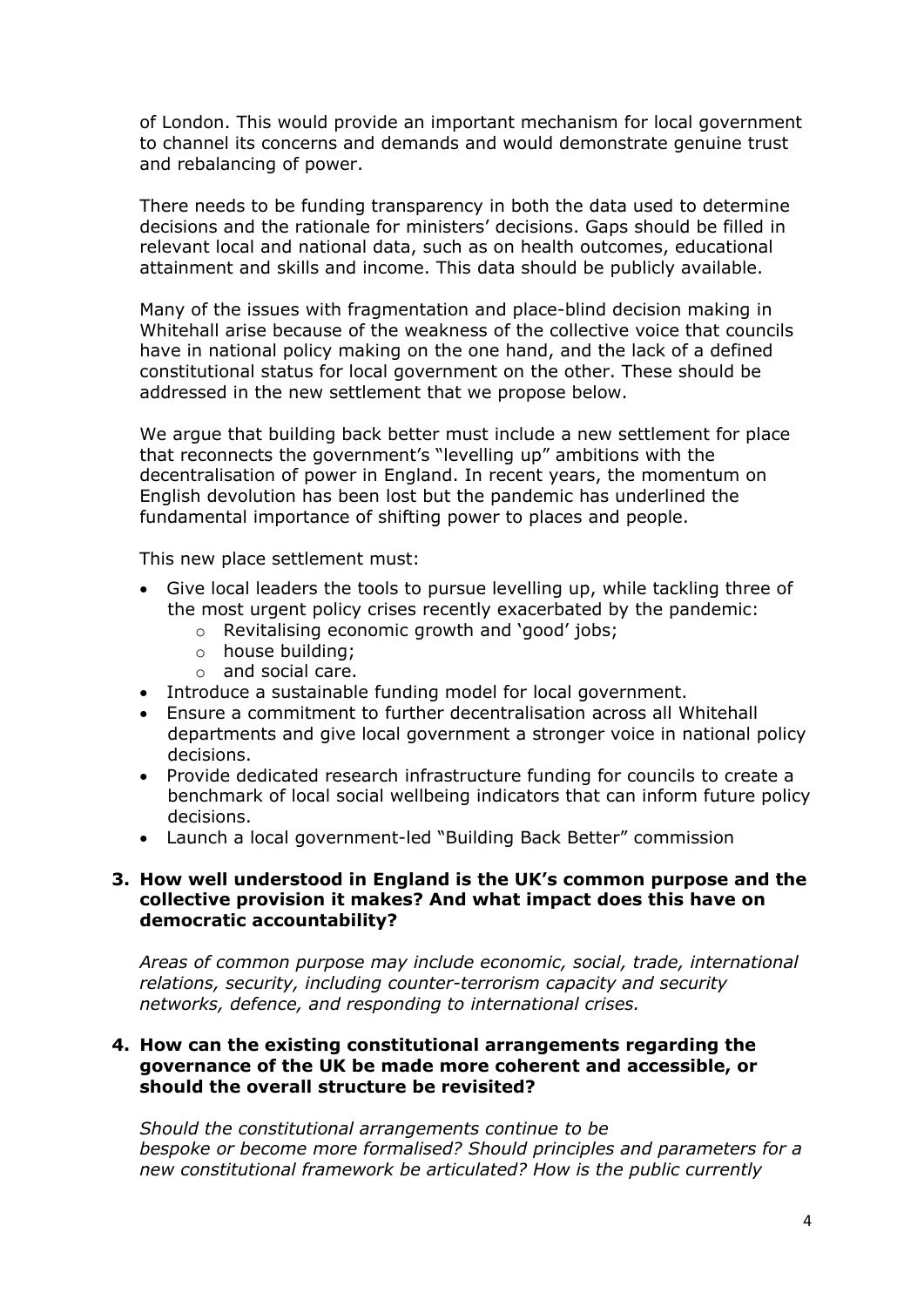*informed about the arrangements? Does there need to be greater public awareness of, and education about, the arrangements and if so, how can this be achieved?*

The overall structure of governance in the UK needs to be revisited and the relationship between central and local government reset so that it is based on partnership and given constitutional footing.

England is a missing piece in the devolution jigsaw and its lack of constitutional attention creates significant and detrimental anomalies for the governance of local places. While Scotland, Wales and Northern Ireland have devolved administrations, there is a serious imbalance in England. Attempts at establishing elected authorities in England broke down following the North-East assembly referendum result in 2004. More recent deals with combined authority city-regions have sought to address this governance gap, but the picture remains uneven, even asymmetric. Without a well-defined constitutional role, English councils have started to carve one out for themselves.

## **5. How effective are the current funding arrangements in England and to what constitutional implications do they give rise?**

*Is the current approach to the distribution and deployment of funding and resources across England fair and efficient, and if not, how can this be improved? What impact will the UK Shared Prosperity, Levelling Up, UK Community Renewal, Towns and Community Ownership Funds have on the overall arrangements?*

Among the most significant barriers relates to funding. Constrained council budgets remain the most substantial barrier to local authorities' efforts to lead and govern effectively in their areas.

While debates over central government funding of initiatives taken by local councils during the coronavirus pandemic have played out, the lack of a longterm local government finance settlement has continued to cause significant problems in the sector. The financial strain of the pandemic has only worsened an already dire situation in many local authorities. A year on from the first lockdown, many local authorities have had to rely on reserves to balance their 2020-21 year-end budgets.

Increased costs related to Covid-19, such as the need to deliver new services, growth in demand and the inability to achieve planned savings during the past year, mean that local authorities have forecast £6.9 billion of cost pressures in the 2020-21 financial year. Lockdowns and the closure of businesses to try to prevent the spread of the virus have meant that councils have had to contend with this increase in costs while they have seen a decrease in income. Across the UK, local authorities have reported losses in income related to sales, fees and charges, their commercial assets, council tax and business rates. The substantial business rates  $(E1.6bn)$  and council tax  $(E1.3bn)$  losses will have a longer impact on council budgets with them only being felt during the next financial year due to the way they are accounted2 .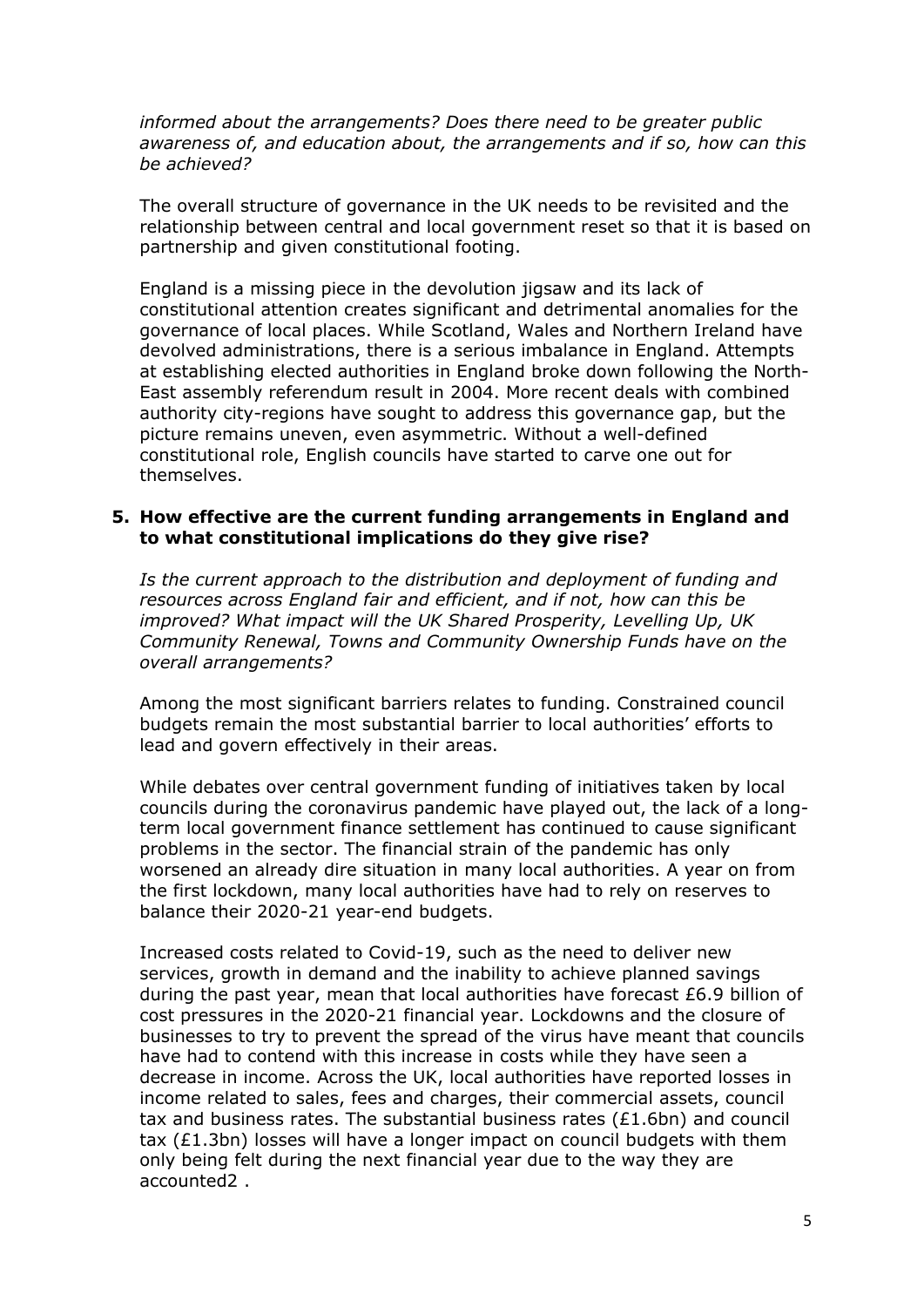The 'perfect storm' created by the pandemic has meant that local authorities have very little spare revenue funding to invest in place shaping initiatives. Even before the pandemic, central government cuts to local authority grant funding since 2010 had an impact on the place shaping and wellbeing agendas that this report is examining. Overall, these funding cuts have been larger in councils that are more reliant on government grants, which typically have higher levels of deprivation.

The New Homes Bonus and the Business Rate Retention pilots are examples of Whitehall policy interventions designed to encourage local authorities to take more active roles in shaping their areas, as they would receive economic benefits from local growth and regeneration projects. However, not all local authorities are well-placed to make the most out of the opportunities that they can bring. Councillors and local authority officers interviewed for LGIU research have told us:

"Council tax is not fit for purpose, a one per cent council tax rise in my borough raises about £700,000. Raising council tax is regressive and doesn't raise much money, it just doesn't work." (Council leader, northern borough)

"We want to build nice houses so that if a big company comes to the borough, I want their staff to live in the borough and send their kids to schools here. It's my job to put the things in place that encourage new people and businesses to move here." (Council Leader, northern borough)

Councils that took part in LGIU research about funding, levelling up and place making have consistently expressed huge concern at the growing move away from sustainable grant funding for local government, towards ad hoc, ringfenced funding for capital projects. It means local priorities are deemed unviable and undermines the councils' capacity to coordinate and lead projects that can shape local places. Following a decade of huge cuts in grant funding from central government, councils are still managing with austerity budgets stretched even further by the Covid-19 pandemic. Spending for recovery, like the Towns Fund and Levelling Up Fund, is fragmented across Whitehall, and it is a huge task for councils to bid for this money, let alone to join it up at the local level.

While central government has reduced grant funding of local authorities, discreet funding pots have been opened for capital projects. These funding arrangements are for specific projects or policy areas determined by national government priorities.

The council officers we spoke to in our research said that this approach by the government led to 'muddled' outcomes on the ground. It was felt that different Whitehall departments were almost competing with each other to offer grant funding to local authorities in order to meet their own targets and agendas. This means that these funding pots do not align and are not coherent in their outcomes: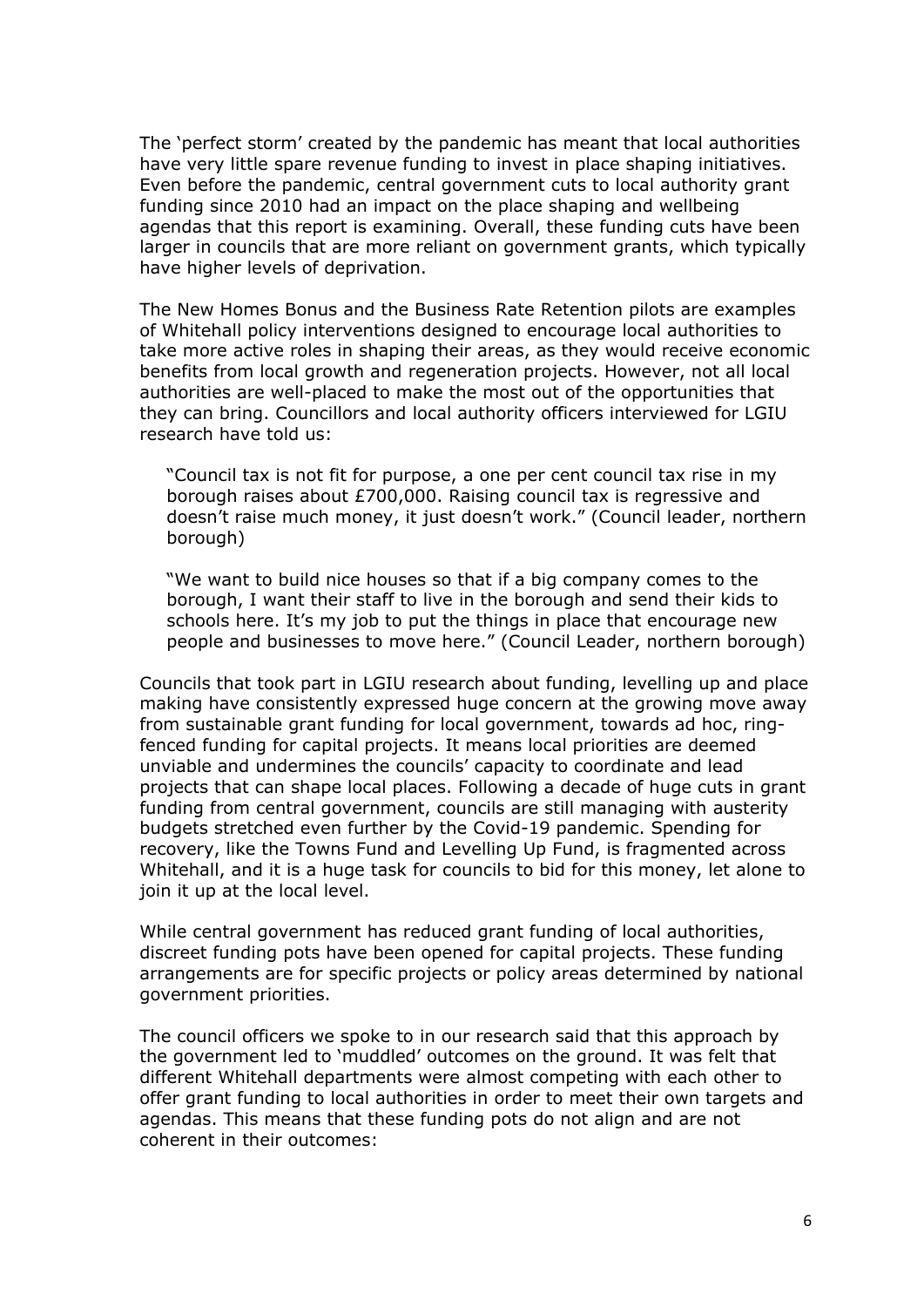"Our system of government at the moment, as exposed by the pandemic, tries to incentivise very different behaviours depending on what department you're speaking to. DWP, MHCLG and the Department for Education all have different ways of working."

"Conflicting demands on local decision-makers by different government departments ultimately lead to incoherent policies on the ground."

"The most recent Budget shows how real place shaping decisions, small decisions, such as shall we refurbish this high street, shall we open this block of public toilets, decisions which should be taken by local communities, are being taken in Whitehall, which is ludicrous." (Council officer, south eastern county council)

Senior council officers also expressed concerns about how the shift away from grant funding towards ring-fenced capital projects has created structural problems in local government financing. There was a feeling that certain projects, perhaps more high-profile ones or those with more immediate outcomes, had more money attached to them than others. This means that local priorities are not always viable as they may fall outside the realms of any of the funding opportunities available.

Community infrastructure was named as one of the most difficult types of projects to fund. At the same time, council officers told us that it was community infrastructure that was the key to creating well-designed places for people to live. It is community centres, the play spaces and the recreational grounds that excite local residents and buy-in their support for a project, however these are the exact things that are difficult to fund.

The current circumstances which mean that place shaping agendas are often dictated by national government rather than local priorities have meant that local authorities are often acting reactively to create projects and come up with ideas that fit the criteria of the latest funding opportunity, rather than sticking to a consistent and well-throughout approach.

This is particularly the case in areas that are experiencing a lot of housing growth. In these places, it was felt that they had to make the most out of any available funding to mitigate the impact of new housing development, rather than being able to embrace the opportunities that new growth brings and building upon such capital investment to enable both existing communities and new residents to benefit from the development.

"There's been a lot of focus on growth growth growth driven by government post 2010, economic drivers and infrastructure drivers."

Long-term funding cuts have had a detrimental impact on the capacity of local authorities to carry-out complex, long-term projects that form the centrepiece of place shaping programmes. Councils often cannot compete with private developers and housing associations who require similar skill sets from their employees. Job losses and the ongoing problem of how many local authorities are structured means that cross-cutting work is difficult to achieve.